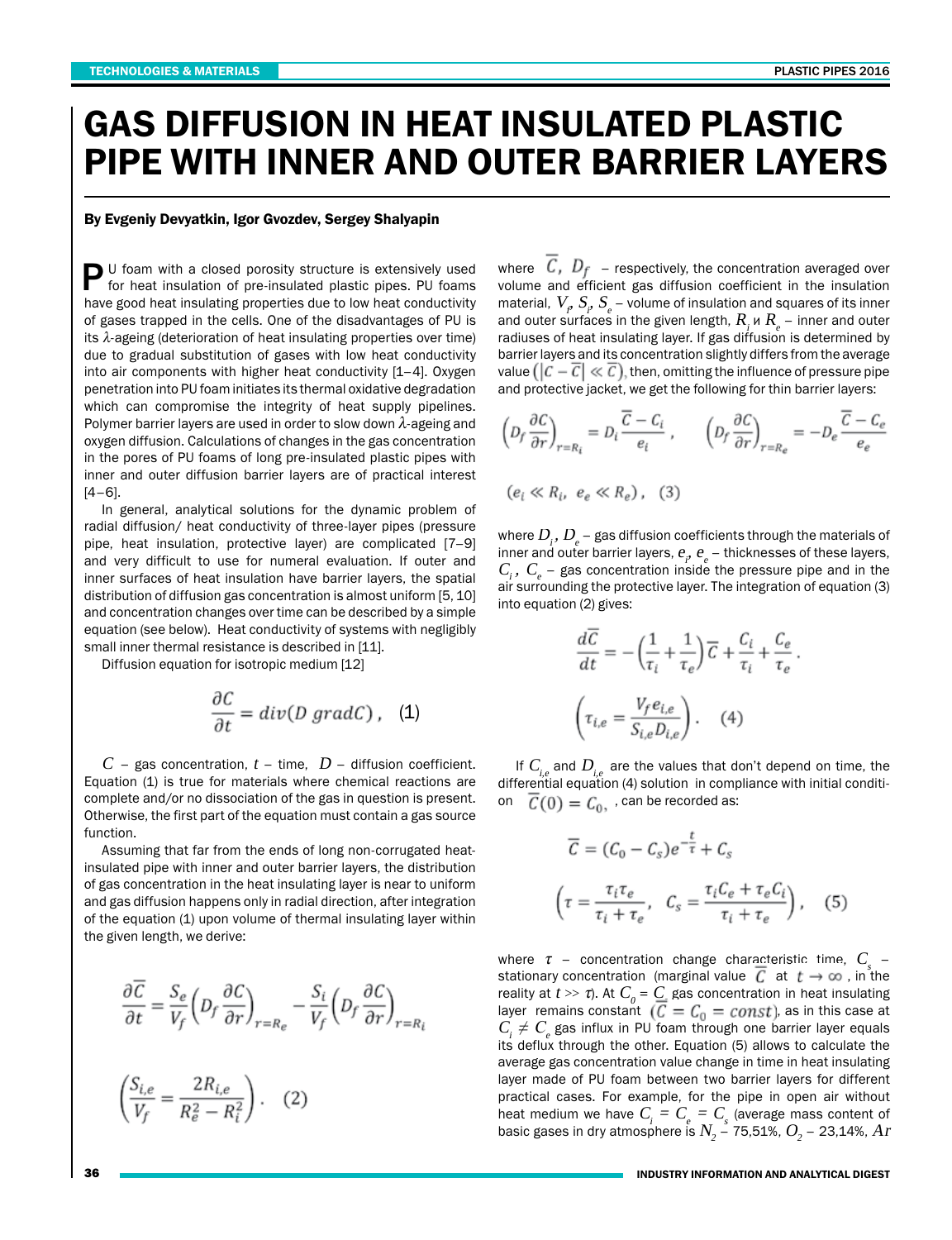– 1,29%,  $CO_{_2}$  – 0,05% [13]). After determining concentration of the given gas in PU foam upon given time lapse of pipe storage at the warehouse, using equation (5), we can then use it as a starting value when calculating gas concentration during pipeline operation.

Diffusion coefficient of barrier layer materials can change in time due to materials ageing, impact of humidity and/or temperature change. If such changes in both layers during gas diffusion process can be described by the same time function  $(D_{i,e} = D_{i0,e0} F(t))$ , where  $D_{i0}$ ,  $D_{e0}$  are constants), then it follows from equation (4) that the equation (5) is still valid if  $D_{i,e}$  in the expressions for  $\tau_{i,e}$  are replaced by the respective time-averaged values. At  $C_{\!\!i}^{} = C_{\!\!e}^{}$  such replacement in equation (5) is true in case when the changes of diffusion coefficient values are described by different time functions  $(D_i = D_i(t))$ . Solution of differential equation (4) in quadratures can be written for the common case when diffusion coefficient of barrier layers materials and gas concentration inside and outside the pipe depend on time  $(D_{i,e}=D_{i,e}(t), C_{i,e}=C_{i,e}(t)).$ 

The influence of pressure pipe and protective jacket on the radial gas diffusion in plastic pipes with heat insulation between barrier layers can be ignored when using following conditions:

$$
\frac{e_p}{D_p} \ll \frac{e_i}{D_i}, \qquad \frac{e_c}{D_c} \ll \frac{e_e}{D_e}
$$

$$
(e_p \ll R_i, e_c \ll R_e).
$$
 (6)

where  $e_{_{\!P\!}},\,e_{_{\!C}}$  – thicknesses, accordingly, of pressure pipe wall and protective jacket (usually  $e_{_{i,e}} << e_{_{p,c}}$  ),  $D_{_p},\, D_{_c}$  – their diffusion coefficients. Spatial distribution of the gas in the PU foam layer is near to uniform if the following condition is followed:

$$
\frac{e_f}{D_f} \ll \frac{e_{i,e}}{D_{i,e}}
$$

where  $e_{\!f}^{\vphantom{\dagger}}$  – thickness of the heat insulation layer. Temporal variation of gas concentration averaged over a volume of thermal insulation layer in such pipes is described by equation (5), and concentration changes in the thickness of the pressure pipe  $\varDelta C_{_{\rho}}$  and of the jacket  $\varDelta C_{_{c}}$  are low and equal

$$
\Delta C_{p,c} = |\overline{C} - C_{i,e}|e_{p,c}D_{i,e}/(e_{i,e}D_{p,c}).
$$

For example, let's calculate the characteristic time of oxygen concentration change in PU foam for the pipes stored at the warehouse with relatively high diffusion coefficient value through the barrier layers  $D_{_{\!I}}^{}$  =  $D_{_{\!e}}^{}$  = 7  $\cdot$  10<sup>-16</sup> m<sup>2</sup>/s and thicknesses of barrier layers  $e_i = 0.1$  mm  $u e_e = 0.01$  mm. Then, e.g., for the pipes with sizes 32/63, 75/125, 140/225, 160/270 ( $V_{_f}/S_{_i}$  = 19, 32, 50, 82 mm,  $V_{\scriptscriptstyle f} / S_{\scriptscriptstyle e}$  = 10, 20, 32 and 45 mm accordingly) we get  $\tau \approx \tau_{e}$  = 4,5, 8,9, 14,5 and 20,4 years ( $\tau_{i} \gg \tau_{e}$ ). Graphs of normalised concentration value changes in time

$$
(\overline{C}-C_0)/(C_s-C_0) \approx 1-exp(-t/\tau_e)
$$

INDUSTRY INFORMATION AND ANALYTICAL DIGEST

(here  $\;C_{_{S}}=C_{_{\tilde{e}}}\;$  =  $\;C_{_{e}}$  и  $C_{_{0}}$  <  $C_{_{S}}\;$  for these values  $\tau_{_{\tilde{e}}}$  are shown on the picture.



Increase of the normalised oxygen concentration in the PU foam in time for the pipe sizes 32/63, 75/125, 140/225, 160/270 with barrier layers of various thickness  $e_i = 0.1$  mm,  $e_e = 0.01$  mm and the same diffusion coefficient  $D_i = D_i$  = 7⋅10<sup>16</sup> m<sup>2</sup>/s (values  $\tau \approx \tau_{e} = 4.5, 8.9, 14.5$  and 20.4 years correspond to relations values  $\left. V\middle/ S_{e}\right.$  $= 10, 20, 32$  and 45 mm).

In the given situation of relatively high permeability of the barrier layers and thin jacket characteristic time of oxygen concentration increase in PU foam for the pipes with a small relation  $\,V\hskip-3pt/\hskip-.5pt S_{_{\rm e}}^{}$  is not great, and after storing them for several years there will be significant increase of concentration (time of the normalised value increase up to half of the maximum is  $t = 0.69\tau$ .

To maintain the initial concentration, we obviously need to increase the thickness of the outer barrier layer for such pipes and/or use barrier films with lower oxygen permeability coefficient. The thickness increase of the outer barrier layer to the thickness of the inner layer  $e_i = e_e = 0,1$  mm for the pipes with  $V_f/S_i = 19$  mm,  $V_f/S_e = 10$  mm will give  $\tau_e = 45.3$  years and, considering  $\tau = 86.1$  years, we get  $\tau = 29.7$  years. The above shown diffusion coefficient matches type G of EVAL™ gas barrier films (48% of ethylene) at 20°С and relative humidity of 65%, having the highest oxygen permeability out of grades presented in [14]. The type L films (27% of ethylene) oxygen permeability at the same conditions is 15 times lower and corresponding value of  $\tau_{\rm e}$  for the same pipe in the earlier given example ( $e_i$  = 0.1 mm,  $e_e$  = 0.01 mm) exceeds 68 years.

Equation (5) is true in more general cases when conditions (6) are not fulfilled and there is a need to include the influence of pressure pipe and protective jacket. In these cases, we have to change  $\tau_i$  and  $\tau_e$  in this solution, accordingly, to  $\tau_i + \tau_p$   $\mu \tau_e + \tau_c$ , where  $\tau_{p,c}\approx V_{_{fep,c}}/\!(\!S_{_{i,e}}\! \,D_{_{p,c}})$  (we assume that  $e_{_i}$  <<  $e_{_p}$  <<  $R_{_i}$ ,  $e_{_e}$  <<  $e_{c}^{\phantom{\dag}}\!\ll\! R$  ). Gas concentration change values in these layers equal